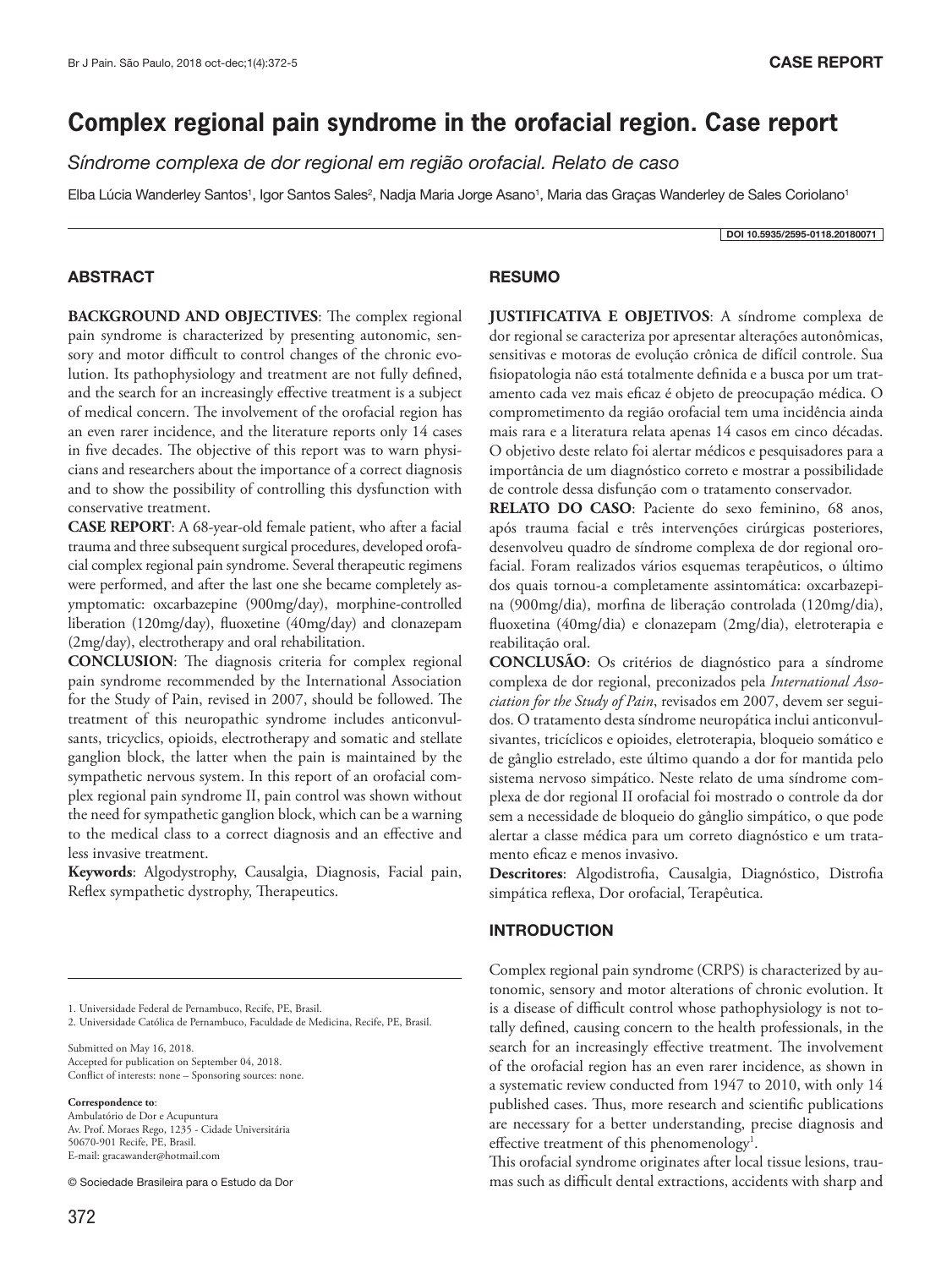blunt instruments, post-surgeries, or even systemic diseases. It affects more males, with an average age of 45.5 years old. The disease is classified into two types: CRPS type I, also called reflex sympathetic dystrophy and CRPS type II, also called causalgia<sup>2</sup>. The clinical picture of this syndrome in the orofacial region may vary from patient to patient. Pain usually compromises the topography innervated by the local sympathetic system that accompanies the vascular system of this area, comprising regions of the dermatomes<sup>1,3</sup>. In addition, the patient may present other local alterations, such as changes in color and skin temperature, hypersalivation, and, in some rare cases, trophic alterations and local skin edema2 . Unlike the CRPS type I of the extremities, which presents with profound tissue, vascular and trophic alterations, these alterations are not reported in this orofacial syndrome<sup>1</sup>.

The pathophysiology is controversial, but alterations can occur in the effector organ, in the peripheral afferent fiber, in the sympathetic neuron, in the spinal cord, and in the supraspinal centers. The main theory about the origin of this disease indicates changes in the reception, transduction, modulation and perception of pain, in which the fibers A-delta and C suffer changes and exacerbate their activities, causing disproportionate distortions in the characterization and feeling of pain reported by the patient. An exaggerated inflammatory response, aberrant healing<sup>4</sup>, neuroma formation, a disorganized structure with spontaneous nociceptive impulses by local biochemical alterations lead to a distortion of the transmission process and pain modulation<sup>5</sup>.

The diagnosis is purely clinical. The criteria of the International Association for the Study of Pain (IASP) (1994), revised in 2007 for the diagnosis of CRPS should be followed, noting that orofacial CRPS is a rare and difficult diagnosis and treatment entity<sup>6</sup>. This report aimed to alert doctors and researchers to the importance of a correct diagnosis and to show the possibility of controlling this dysfunction with conservative treatment.

### CASE REPORT

A 68-year-old female patient reported falling from her own height three months ago, with a small lesion on the lower lip, close to the left labial commissure. From this trauma, she began a pain that lasted even after the healing process. The pain was continuous, of intensity 8/9 by visual analog scale (VAS). The patient reported a sensation of foreign body in the place, with edema and difficulty to speak. At examination, the lower lip presented mild edema and hyperesthesia. She was submitted to image examinations: ultrasound (USG) and computed tomography (CT) of the lips, to investigate foreign body, but nothing was detected, only image compatible with fibrotic tissue.

Initially, the diagnostic hypothesis of post-trauma neuropathic chronic pain was established for possible neuroma and prescribed: gabapentin (300mg) 1 tablet every 12h and codeine (30mg) 1 tablet every 8h and amitriptyline (25mg) that the patient had used for 3 years for the treatment of post-herpetic neuralgia on the lateral side D of the thorax was maintained, which is currently controlled. There was no relief for facial pain. After 10 months, the patient returned to the Hospital das Clínicas, with a history of surgical intervention at the pain site, in a private

institution. Excision of the hardened pain region was performed, and histopathological examination showed fibrotic tissue.

After this first intervention, the pain was severe, spontaneous, continuous, accompanied now by burning and mechanical allodynia. Pharmacological treatment was initiated: amitriptyline (25mg/day), gabapentin (300mg) every 8h, clonazepam (2mg) was introduced at night, fluoxetine (20mg) daily for anxiety, depressive symptoms and sleep disorders resulting from pain chronic. Codeine was replaced by tramadol (50mg) every 6 hours, associated with acupuncture treatment. An improvement of around 40% was observed in pain.

In the search for a quick solution to her problem, the patient underwent two more surgical interventions, which further aggravated her pain and her suffering. She complained at the time of pain with VAS 9/10, local burn and heat, edema that worsened when she spoke, with distortion of the oral anatomy, difficulty in chewing solids. The examination revealed: local temperature increase, hyperesthesia, hyperalgesia and mechanical allodynia in the topographically exact region of the traumas.

An orofacial CRPS was diagnosed, consequent to the successive traumas in the level of the peripheral facial sensory pathways. Thus, electroacupuncture treatment alternating low and high frequencies was restarted, which generated immediate relief of pain; but after two or three days the pain returned at the same intensity. Methadone (5 mg), 1 tablet every 12 hours (instead of tramadol), and gabapentin were replaced with oxcarbazepine (300mg) 3 times daily. Amitriptyline was progressively withdrawn to avoid possible adverse effects because she is an elderly patient.

With this therapeutic scheme, the patient was completely asymptomatic for up to 24 hours. Unfortunately, she began to present adverse effects to methadone, such as accentuated edema in the lower limbs and oliguria. Thus, methadone was replaced by simple morphine (10mg) every 6h, provided by the service. Rescue in episodic pain with 5mg of morphine was performed until it became asymptomatic, and the daily dose was replaced by controlled release morphine (CR), 60mg every 12h and beginning of oral rehabilitation.

At the moment, the patient is almost asymptomatic. She refers only to pain in weight, VAS 2/3, when she talks more during the day. Using morphine CR (60mg) every 12h, oxcarbazepine (600mg) at night and 300mg in the morning. She has improved depression with fluoxetine (40mg/day) and clonazepam (2mg), 1 tablet at night.

## **DISCUSSION**

It is notorious that orofacial CRPS is a challenging case because of the scarcity of specific and sufficient scientific literature to direct its proper handling and understanding.

The diagnostic criteria for CRPS, as recommended by the IASP, reviewed at a congress held in Budapest<sup>7,8</sup> are classified based on four items. 1) Continuous pain, disproportional to any event-incident; 2) Presence of a symptom among the following four categories: a) sensorial: hyperesthesia and/or allodynia; b) vasomotor: temperature asymmetry and/or changes in skin color and/ or asymmetry of skin color; c) sudomotor/edema: edema and/or transpiration changes and/or smoothing of asymmetry; d) mo-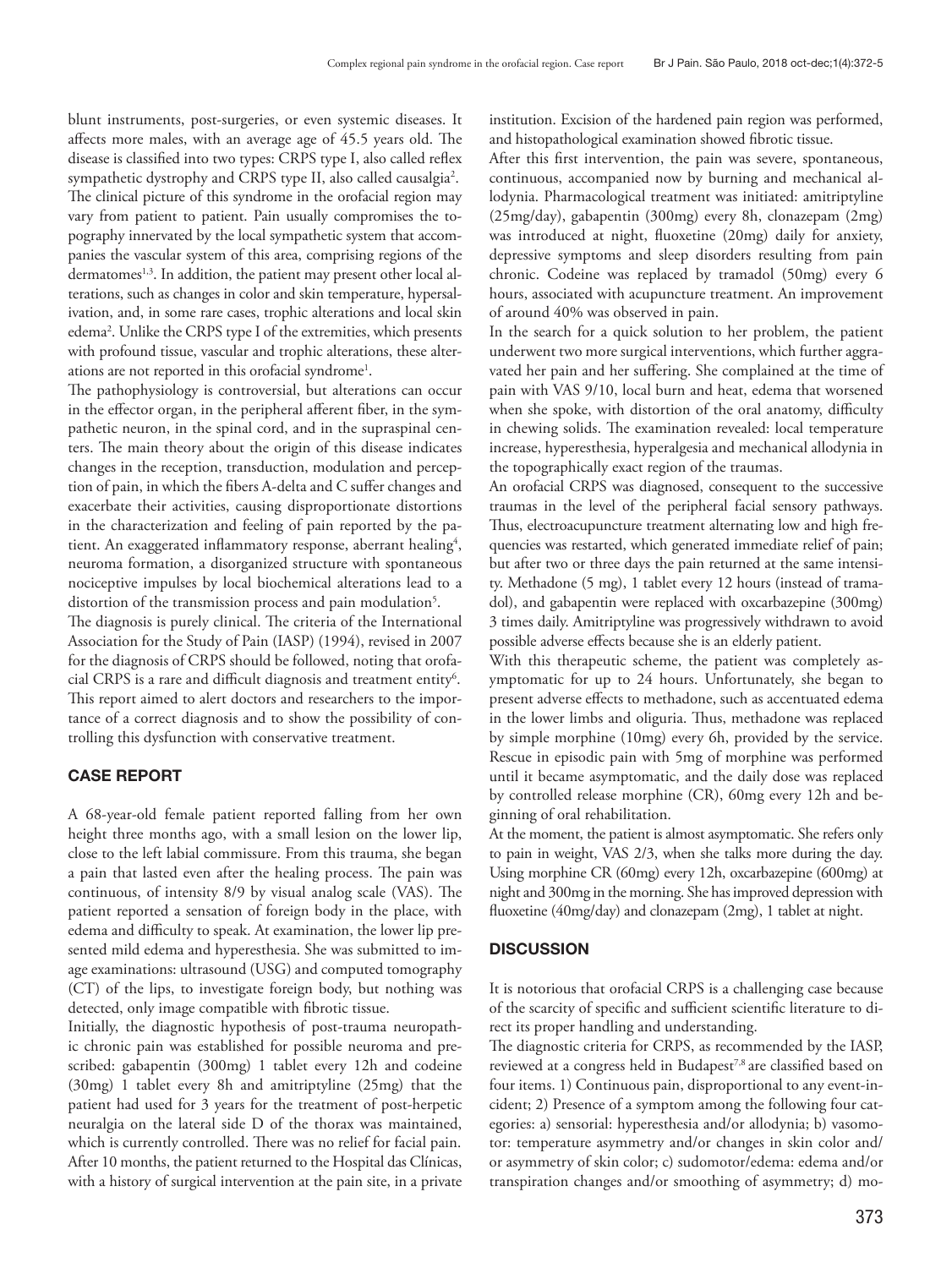tor/trophic: decreased range of motion and/or dysfunction and/ or trophic changes; 3) exhibit at least one sign at the time of assessment between two or more of the following categories: a) sensorial: hyperalgesia and/or allodynia, b) vasomotor: evidence of temperature asymmetry (>1°C) and/or changes in skin color and/or asymmetry; c) sudomotor/edema: evidence of edema and/or changes in sweating and/or smoothing of asymmetry; d) motor/trophic: evidence of a decrease in range of motion and/ or motor dysfunction and/or trophic changes; and 4) There is no other diagnosis that better explains the signs and symptoms. The patient fulfilled the 4 items of the diagnostic criteria recommended by the IASP and reviewed in 2007. Pain triggered after several noxious events on the lower lip, on the left; the presence of continuous, spontaneous severe pain (VAS 9/10), not proportional to the initial triggering event; mechanical allodynia, hyperalgesia, edema, local heat sensation, and distortion of the anatomy, with difficulty to speak. Other diagnostic possibilities of facial pain were excluded, through complementary exams and evaluations with a multidisciplinary team.

In the treatment of these patients, it is fundamental to rehabilitate and relief of pain, with the use of drugs and interventions, such as sympathetic and somatic blockade<sup>9</sup>.

In pharmacological treatment, opioids may be used, which should follow the protocol for chronic non-oncologic pain<sup>10</sup>. Tricyclic antidepressants have proven their efficacy in modulating chronic pain by various mechanisms, notably blockade of serotonin and noradrenaline receptors. Anticonvulsants, by stabilizing the sodium, calcium and potassium channels. Gabapentin has been shown to be effective in the treatment of this syndrome<sup>11-13</sup>. Carbamazepine is also indicated for neuropathic pain in the head and neck region<sup>14</sup>. Blockade of the somatic nerve or sympathetic ganglion is performed in more complex and refractory cases of the syndrome3 . One of the non-pharmacological treatments described in the literature is the use of electrostimulation, such as transcutaneous electrical nerve stimulation, percutaneous nerve stimulation (electroacupuncture), or even biofeedback, but few studies have validated the use of these techniques $11$ .

In this report, the treatment consisted of electroacupuncture alternating low and high frequencies, which allows the release of different opioid neurotransmitters at the central level, with an inhibitory and modulatory effect of chronic pain<sup>15</sup>. Opioids (morphine CR) and anticonvulsant (oxcarbazepine) were given, considering that the opioid can be used when other therapeutic measures fail, and the patient did not respond to the first line anticonvulsant indicated in the literature<sup>16</sup>. The selective serotonin reuptake antidepressant was used for emotional stabilization. The patient improved by 80%, requiring no sympathetic stellate ganglion blockade, possibly because it was CRPS type II7 . Oxcarbazepine was more effective than gabapentin<sup>16</sup>.

Heir et al.<sup>17</sup> observed treatments for this syndrome in two reported cases. In the first, two stellate ganglion blockades were performed, obtaining an improvement of 80%; and in the second, after numerous failures in treatment, it was only possible to abolish the pain with this blockade. According to Melis et al.<sup>18</sup>, the presence of sympathetic reflex signs and symptoms is one of the main indications for the application of ganglionic blockade. Possibly, in the

reported cases, there was maintenance of the clinical picture by the sympathetic nervous system, obtaining an optimal response in the control of pain, which was not the case in this report, since it was first chosen by conservative treatment for pain control, considering the patient's age, irreversible complications, and the scientific basis<sup>7,18,19</sup>. Vasomotor and sudomotor changes do not necessarily provide evidence for pain maintained by the sympathetic, but certainly, demonstrate sympathetic involvement<sup>20</sup>.

Sakamoto et al.<sup>21</sup> reported a case in which the patient was subjected to the most diverse types of pharmacological and non-pharmacological treatments. The most effective was the stellate ganglion blockade, which provided instant and complete pain relief for a few days. The pain returned, and it was necessary to perform the procedure innumerable times, which made it less effective and needed its association with the most diverse treatments. In the period 1996 to 2001, some drugs currently used had not yet been applied in the treatment of CRPS.

#### **CONCLUSION**

This report demonstrated the importance of awareness for the diagnosis of orofacial CRPS, as well as pain control, mainly in type II, adopting a conservative approach.

#### **REFERENCES**

- 1. Cândido DK, Winnie A. Reflex Sympathetic Dystrophy on the face. Pain management. London: Elsevier; 2011. 506-13p.
- 2. Cordon FC, Lemonica L. [Complex regional pain syndrome: epidemiology, pathophysiology, clinical manifestations, diagnostic tests and therapeutic proposals]. Rev Bras Anestesiol. 2002;52(5): 618-27. Portuguese.
- 3. Arden RL, Bahu SJ, Zuazu MA, Berguer R. Reflex sympathetic dystrophy of the face: current treatment recommendations. Laryngoscope.1998;108(3):437-42.
- 4. Galler BS, Schwartz L, Allen RJ. Complex regional pain syndromes type I: reflex sympathetic dystrophy, and type ii: causalgia. In: Loeser JD (editor). Bonica's management of pain. Philadelphia: Lippincott Williams & Wilkins; 2001. 388-411p.
- 5. Raj PP. Reflex sympathetic dystrophy. In: Raj PP (editor). Pain Medicine. St. Louis: Mosby; 1996. 466-82p.
- 6. Hoffmann KD, Matthews MA. Comparison of sympathetic neurons in orofacial and upper extremity nerves: implications for causalgia. J Oral Maxillofac Surg.1990;48(7):720-7.
- 7. Harden RN, Bruel S, Stanton-Hicks M, Wilson PR. Proposed new diagnostic criteria for complex regional pain syndrome. Pain Med. 2007;8(4):326-31.
- 8. Harden RN, Bruehl S, Perez RS, BIirklein F, Marinus J, Maihofner C, et al. Validation of proposed diagnostic criteria (the "Budapest Criteria") for Complex Regional Pain Syndrome. Pain. 2010;150(2):268-74.
- 9. Stanton-Hicks M. Complex regional pain syndrome. Anesthesiol Clin North America. 2003;21(4):733-44.
- 10. Skaer TL. Practice guidelines transdermal opioids in malignant pain. Drugs.2004;64(23):2629-38.
- 11. Baron R, Binder A, Ludwing J, Schattschneider, Wasner GL. Diagnostic tool and evidence-based treatment of complex regional pain syndrome. In: Iaps Refresher course on Pain Management Pain. Update review: refresher course syllabus. Seatle: IASP; 2005. 293-306p.
- 12. Rowbotham MC. Pharmacologic management of complex regional pain syndrome. Clin J Pain. 2006;22(5):425-9.
- 13. Krause HL, Sredni S. Systemic drug therapy for neuropathic pain review. Br J Pain. 2016;17 (Suppl 1):S91-4
- 14. Alrashood ST. Carbamazepine. Profiles Drug Subst Excip Relat Methodol. 2016;41:133-321.
- 15. Chen XH, Han JS. Analgesia induced by electroacupuncture of different frequencies is mediated by different types of opioid receptors: another cross-tolerance study. Behav Brain Res.1992;47(2):143-9.
- 16. Lee YH, Lee KM, Kim HG, Kang SK, Auh QS, Hong JP, et al. Orofacial complex regional pain syndrome: pathophysiologic mechanisms and functional MRI. Oral Surg Oral Med Oral Pathol Oral Radiol. 2017;124(2):e164-70.
- 17. Heir GM, Nasri-Heir C, Thomas D, Puchimada BP, Khan J, Eliav E, et al. Complex regional pain syndrome following trigeminal nerve injury: report of 2 cases. Oral Surg Oral Med Oral Pathol Oral Radiol. 2012;114(6):733-9.